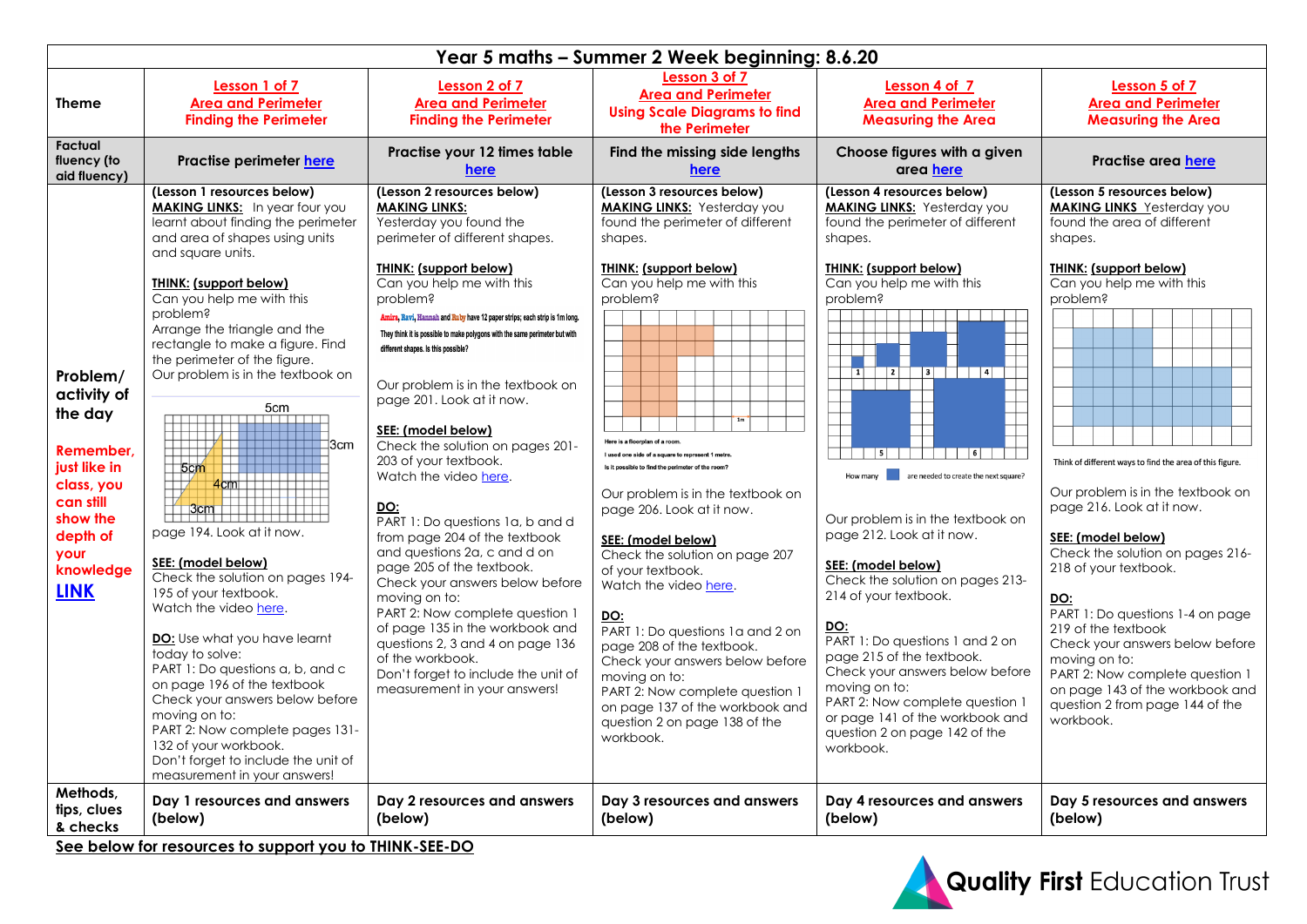#### **DAY 1 RESOURCES:**



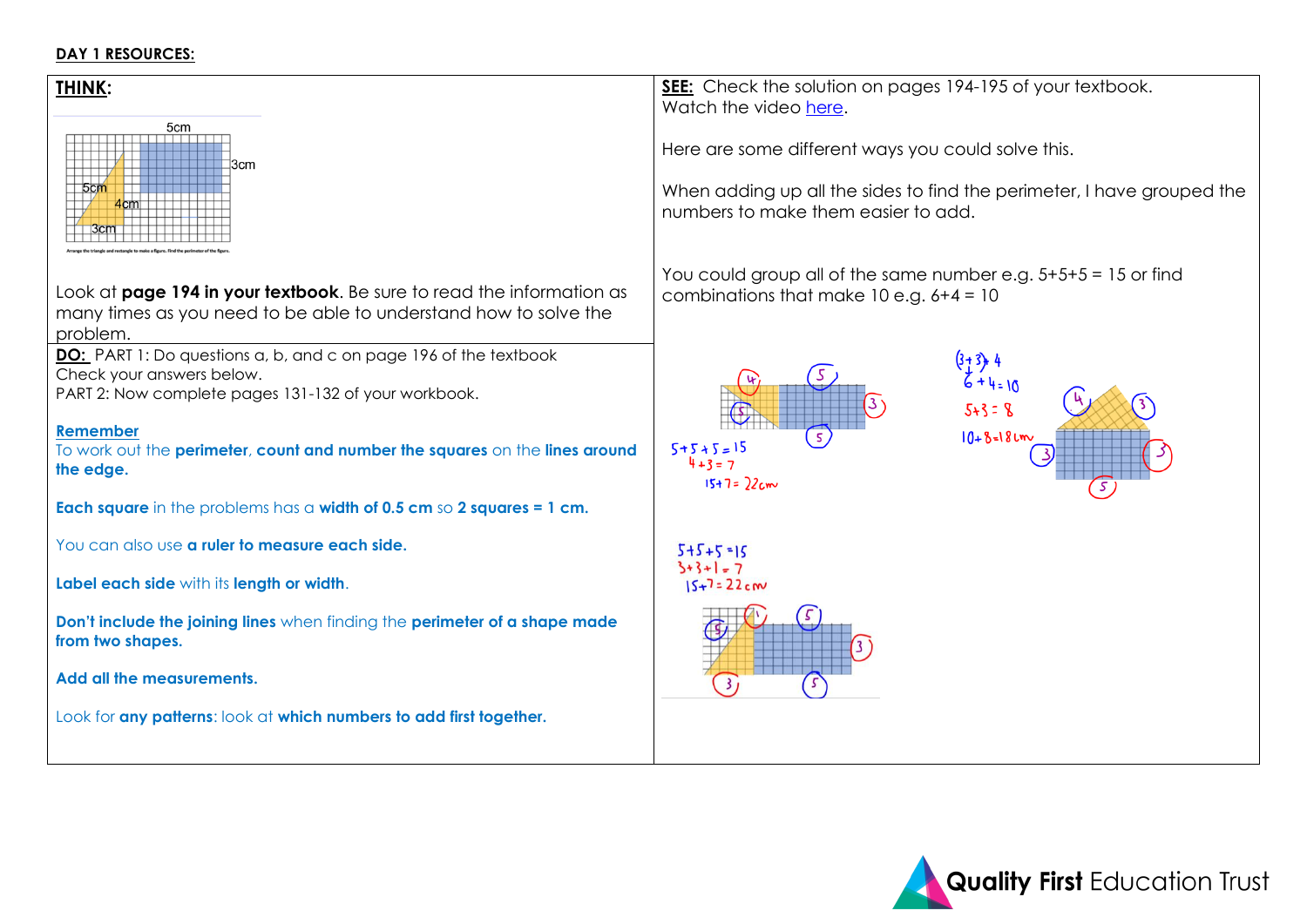### **DAY 2 RESOURCES:**



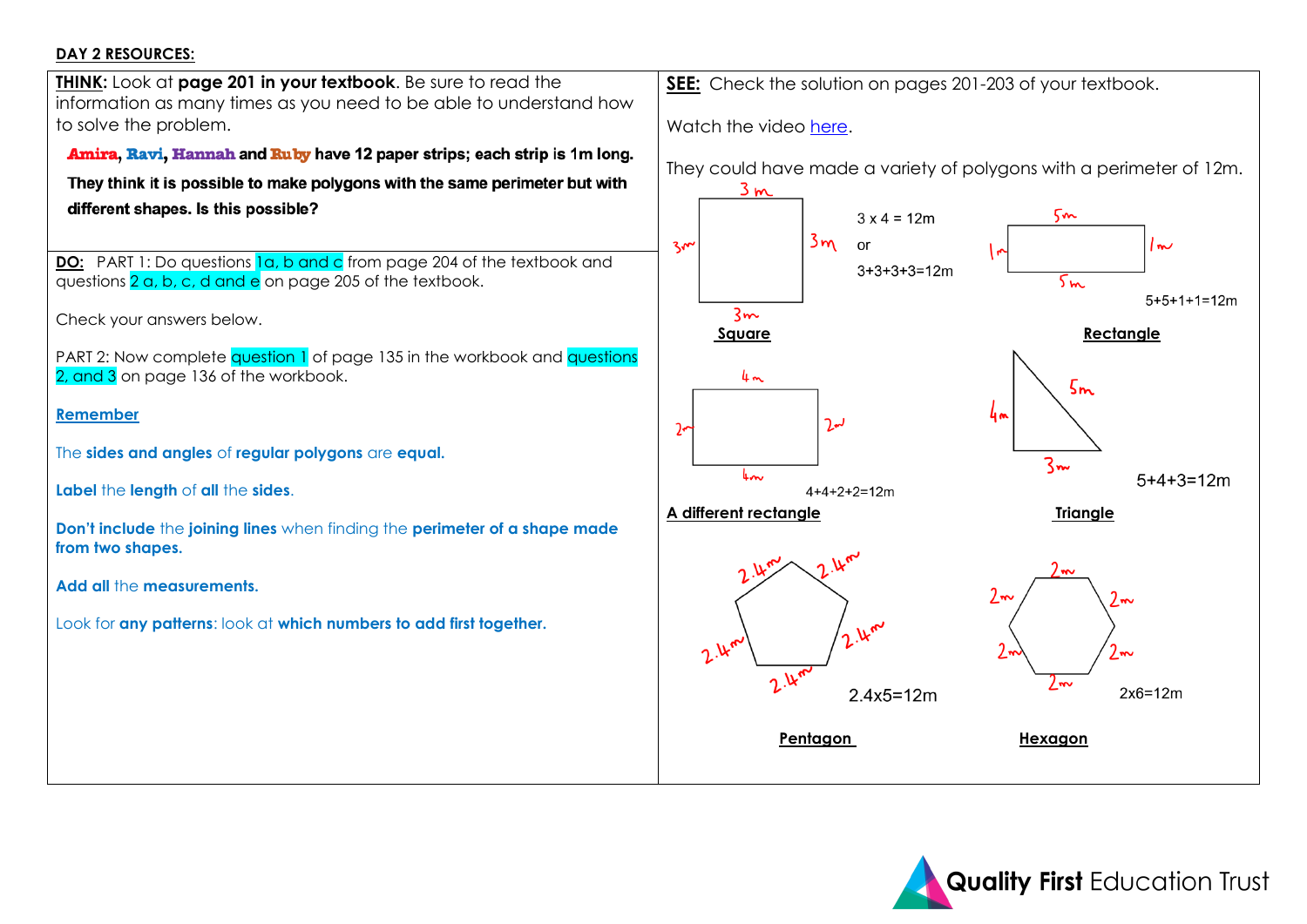### **DAY 3 RESOURCES:**



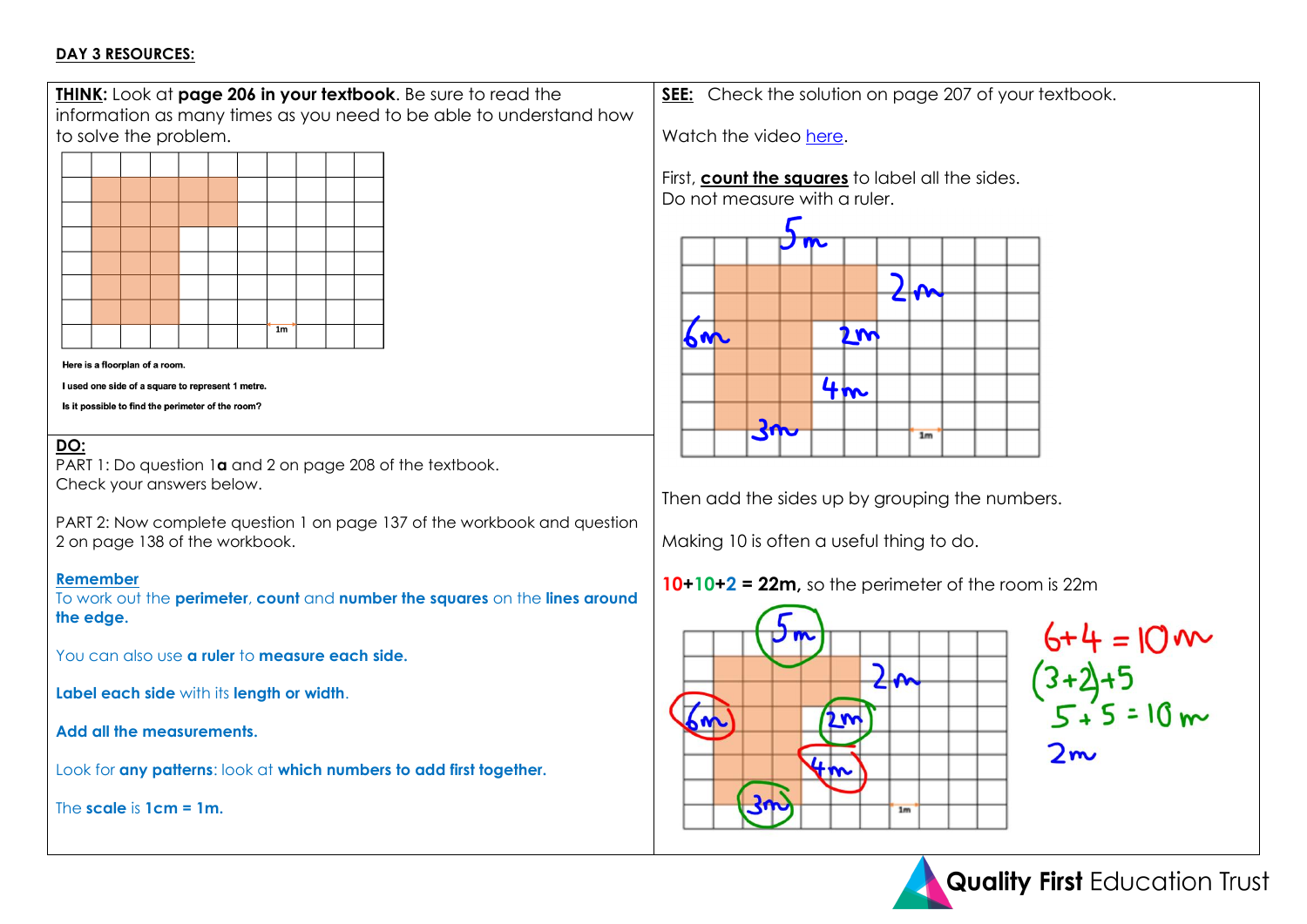# **DAY 4 RESOURCES:**

| THINK: Look at page 212 in your textbook.                                                                                                                                                                               | SEE: Check the solution on pages 213-214 of your textbook.                                                                                                                                                                                                                                                                                                                                                                                                |  |  |
|-------------------------------------------------------------------------------------------------------------------------------------------------------------------------------------------------------------------------|-----------------------------------------------------------------------------------------------------------------------------------------------------------------------------------------------------------------------------------------------------------------------------------------------------------------------------------------------------------------------------------------------------------------------------------------------------------|--|--|
| Be sure to read the information as many times as you need to be able<br>to understand how to solve the problem.<br>$\mathbf{2}$<br>$\mathbf{1}$<br>3<br>4<br>6<br>5.                                                    | When I count the squares, I notice a pattern.<br>If I multiply the length of one side by itself e.g. $2 \times 2 = 4$ , I get the total<br>number of small squares.<br>The last square was made up of 36 little squares (6x6=36) so following<br>this pattern the next square will be $7x7 = 49$ , so it will be made of 49<br>little squares or have an area of 49cm <sup>2</sup> if each small square represents<br>$1 \text{cm}^2$ .<br>  6<br>Q<br>ъ. |  |  |
| are needed to create the next square?<br>How many                                                                                                                                                                       | 3<br>4<br>1<br>2                                                                                                                                                                                                                                                                                                                                                                                                                                          |  |  |
| DO:<br>PART 1: Do questions 1 and 2 on page 215 of the textbook.<br>Check your answers below.<br>PART 2: Now complete question 1 or page 141 of the workbook and<br>question 2 on page 142 of the workbook.<br>Remember | $\frac{1 \times 1 = 1 \text{ cm}^2}{2 \times 2 = 4 \text{ cm}^2}$ + 3<br>$3 \times 3 = 9 \text{ cm}^2$ + 5<br>$4 \times 4 = 16 \text{ cm}^2$ + 1<br>$5 \times 5 = 25 \text{ cm}^2$ + 1<br>$6 \times 6 = 36 \text{ cm}^2$ + 1<br>36<br>25<br>6<br>5                                                                                                                                                                                                        |  |  |
| To work out the area, count and label the number of square centimetres in a<br>row (it goes across, i.e. from left to right).                                                                                           | You can also look at the relationship between each square and the<br>next by checking how much bigger the next square is. You can see this<br>in black above.                                                                                                                                                                                                                                                                                             |  |  |
| Use repeated addition to work out the area or multiply the number of square<br>centimetres in a row by the number of rows.<br>Your answers will be in cm <sup>2</sup> .                                                 | Following the pattern, I would calculate 36+13 to find how many<br>squares are needed, which again gives me 49 squares or 49cm <sup>2</sup> .                                                                                                                                                                                                                                                                                                             |  |  |

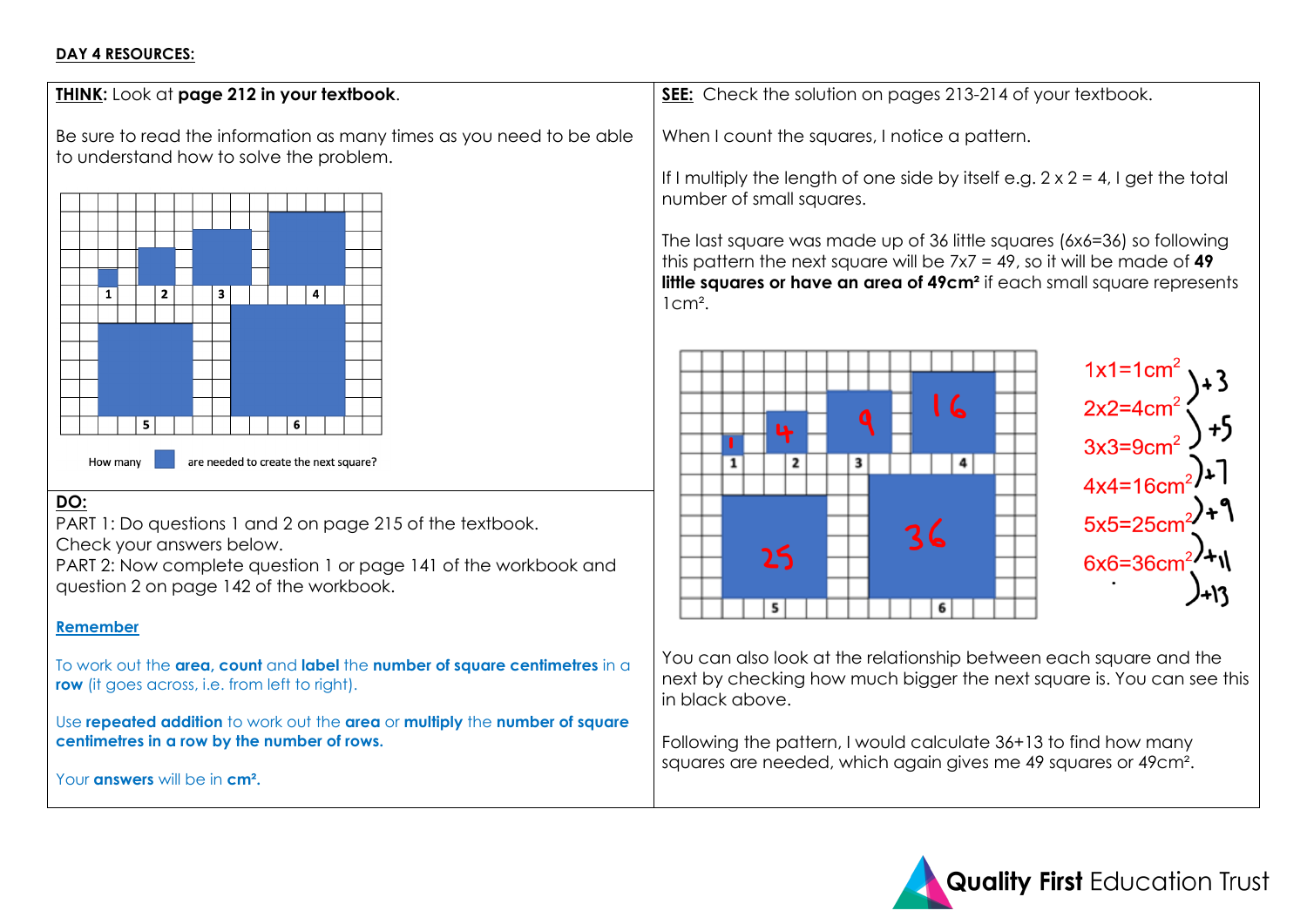### **DAY 5 RESOURCES:**